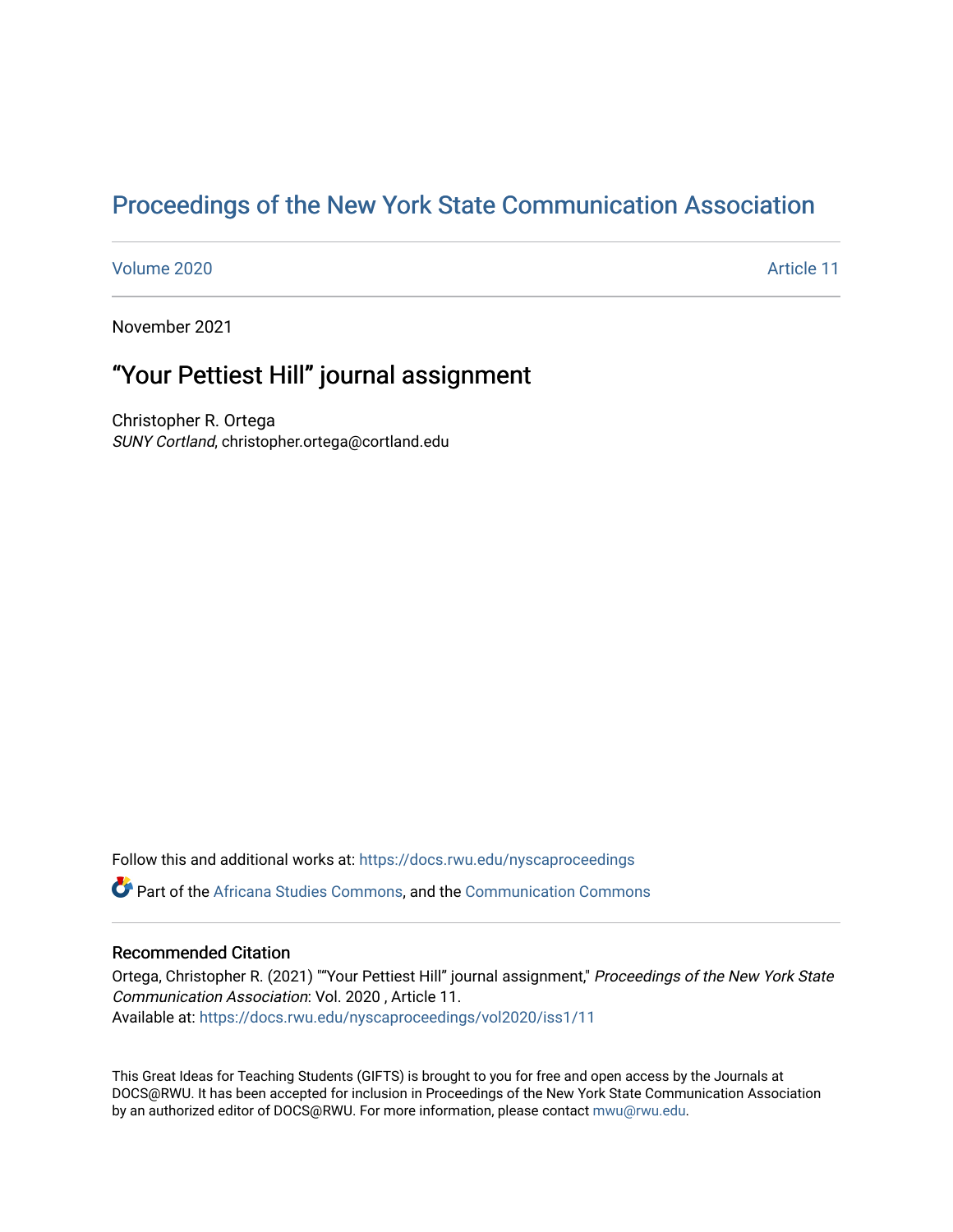## **Your Pettiest Hill Journal Assignment**

**Christopher R. Ortega,** *SUNY Cortland*

**Great Ideas For Teaching Students (G.I.F.T.S)**

#### **Abstract**

The purpose of this assignment is to have students feel comfortable discussing difficult topics in a low stake's manner. Getting students engaged in the material allows everyone to feel comfortable in the class space. This assignment allows students to focus on the "trees" in their journal entries. They are then primed and more comfortable discussing the "forest" (i.e., tougher topics) in class.

*Keywords:* film, journal, race

#### **Introduction**

The purpose of this assignment is to have students feel comfortable discussing difficult topics in a low stake's manner. To accomplish this, I ask the students in my Films of Spike Lee course to write entries in their electronic journals (on Blackboard), which I read before the beginning of the next class. The weekly assignment is to have students think about the movie/reading and write three comments—with at least one being "petty"—in their journals.

Given that Spike Lee's films deal with challenging topics such as police brutality, sexual violence, racism, and colorism, many students feel uncomfortable participating in class and getting students to speak about these issues can oftentimes feel like a struggle. Having the students write a "petty" comment (e.g., "I hated Rosario Dawson's character in He Got Game because that aint how Spanish girls act"), allows them to feel comfortable speaking up in class and subsequently a deeper, thoughtful discussion ensues. Therefore, because this assignment allows the students to focus on the "trees" in their journal entries, they are then primed and more comfortable discussing the "forest"—i.e., tougher topics, in class.

#### **Goal**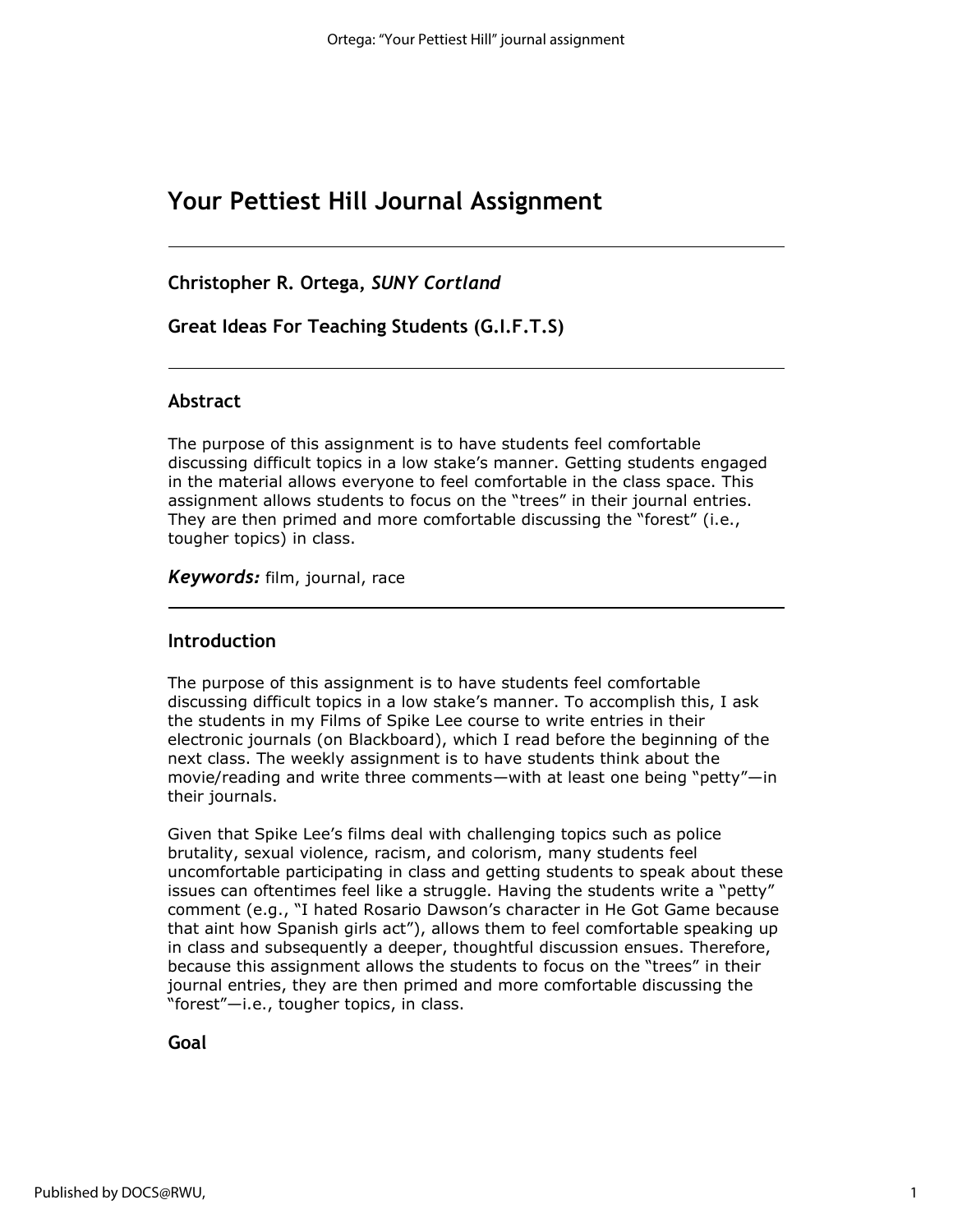The goal of this assignment is to get students comfortable to have discussions of serious and difficult topics before coming into class.

## **Pedagogical Rationale**

The rationale behind this assignment is that many students are uncomfortable discussing issues of race and racism. Since the material in my course deals with many difficult topics, I want to have students feel comfortable speaking in class. Discussion is an extremely valuable aspect of the learning experience, but difficult topics add additional hurdles to students being willing to engage.

### **Procedure**

Your Pettiest Hill! For each week's viewings and readings write at least 3 comments or questions that come to mind. One of the comments should be on something you find odd or annoying that may be petty. Why does this bother you? For example: Is one actor or character rubbing you the wrong way, but you don't know why?

### **Explanations**

Weekly, after each film/reading, students are required to write three comments in their journal before the start of the next class when we discuss the film. In class, the students willingly talk about their comments. Furthermore, if there are common themes that I notice in their journal entries, I discuss these as well.

## **Typical Results**

I have found that many students enjoy being able to make initial comments that do not have to tackle the difficult aspects of the content. If it stop at that point, however, this assignment would be detrimental because students would simply be avoiding difficult discussions in a different manner instead of staying silent. What I find is that after we mix in some lighter points, it is much easier to transition into the meat of the course. The quiet students feel comfortable speaking up and the students who already speak are were more likely to continue to participate. For example, when discussing the Spike Lee film *Do the Right Thing,* some students have petty comments related to the acting—particularly, Spike's. When we get to the major issue of the film: police brutality against black men, students are more engaged than previous semesters. Since they had already spoken, it is easier for them to join in on the conversation. The silence is broken before students feel the stakes are too high to join in. Many of the student evaluations I receive during and after the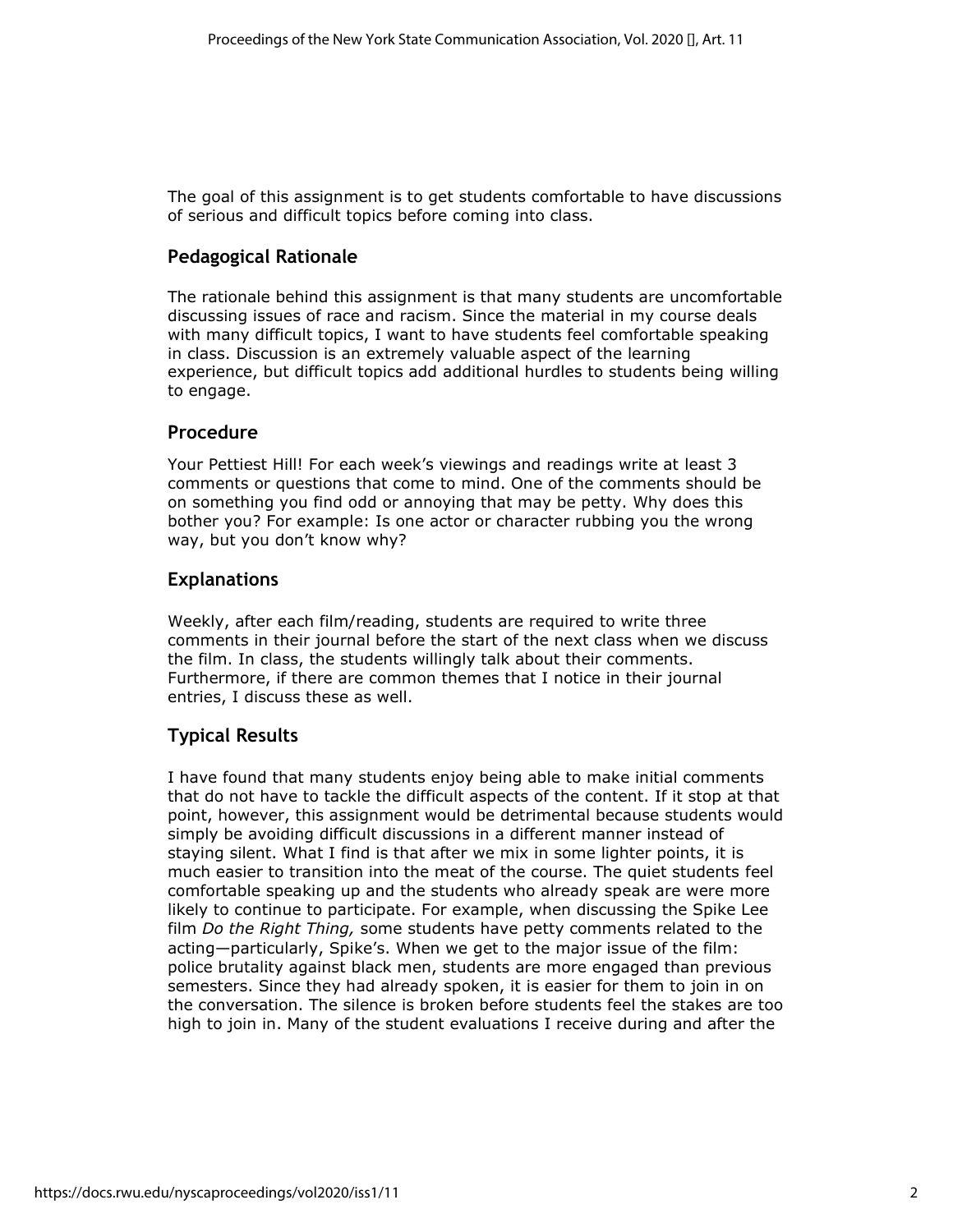class come from students who say they had never felt comfortable being part of these types of discussions but felt they could in my course. Getting passed the initial silence is the biggest hurdle for many of my students.